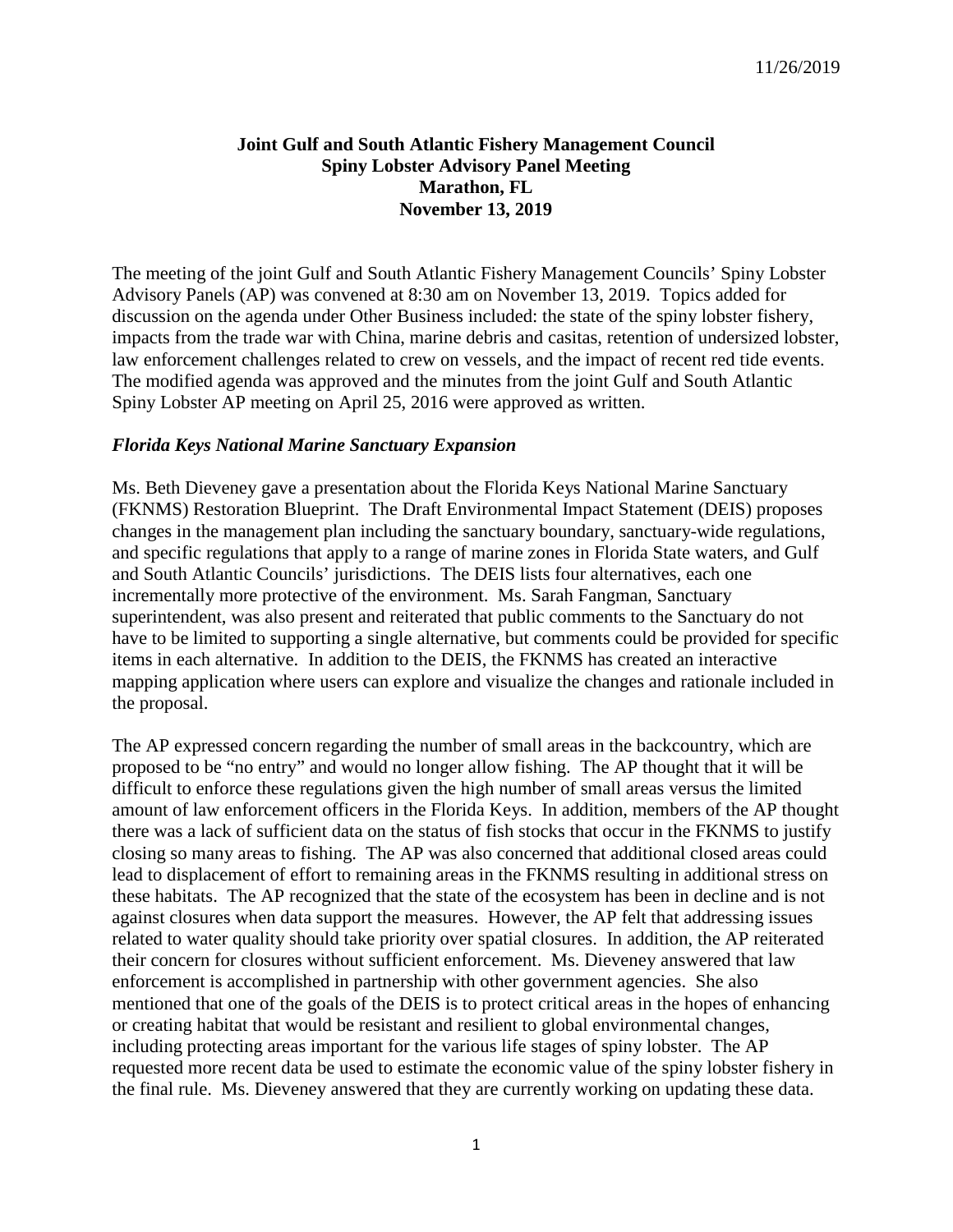South Atlantic Council representative, Chester Brewer, asked if the proposed fishing regulations would extend to projects using experimental fishing gear, such as those related to the removal of invasive lionfish. He referred to a recently approved Exempted Fishing Permit focused on the removal of lionfish by using lobster trap gear.

The AP is concerned with water quality issues and does not think this DEIS provides enough direction on how to tackle this recurrent issue. Ms. Dieveney noted that Water Quality Protection Program works to address water quality in the Florida Keys. The AP also suggested an increase in research collaboration between the FKNMS and the fishing industry, as well as an increase in outreach and education efforts with locals and tourists alike. During the development of Amendment 11 to the Fishery Management Plan for Spiny Lobster in the Gulf and South Atlantic (SL FMP), which limited spiny lobster fishing in areas of the Florida Keys with *Acropora* spp., industry was heavily involved in helping identify the key coral areas. AP members agreed that these areas should be provided additional protections by the FKNMS.

## **Motion 1: To consider adding additional regulations, specifically no anchoring and no harvest of lobster by all user groups, to the areas identified in Spiny Lobster Amendment 11.**

**Motion carried unanimously.**

## **Motion 2: To recommend the Council oppose the closure of any new areas to lobster trap fishing as proposed in the Florida Keys National Marine Sanctuary Restoration Blueprint.**

# **Motion carried unanimously.**

The AP expressed concern about regulations proposed in major navigational routes like Hawk's Channel. The AP felt requiring the use of idle speed or any navigation restrictions in this area could be a safety issue, especially when vessels were trying to return in bad weather.

# **Motion 3: To recommend the Council oppose the use of idle speed or navigational restrictions in the Hawk's channel area.**

#### **Motion carried with no opposition***.*

When discussing the socio-economic impacts of the DEIS, the AP agrees that a lack of sufficient enforcement might encourage poaching in closed areas, therefore having a negative impact on the fishery. The AP did not think the DEIS would have a biological benefit to the spiny lobster population, since the population is strongly influenced by recruitment from the Caribbean. In addition, there is concern that closing multiple areas might push fishermen to concentrate in smaller areas.

AP members thought that Alternative 4 was unnecessarily restrictive and was not necessary to achieve the overall goals of the management plan.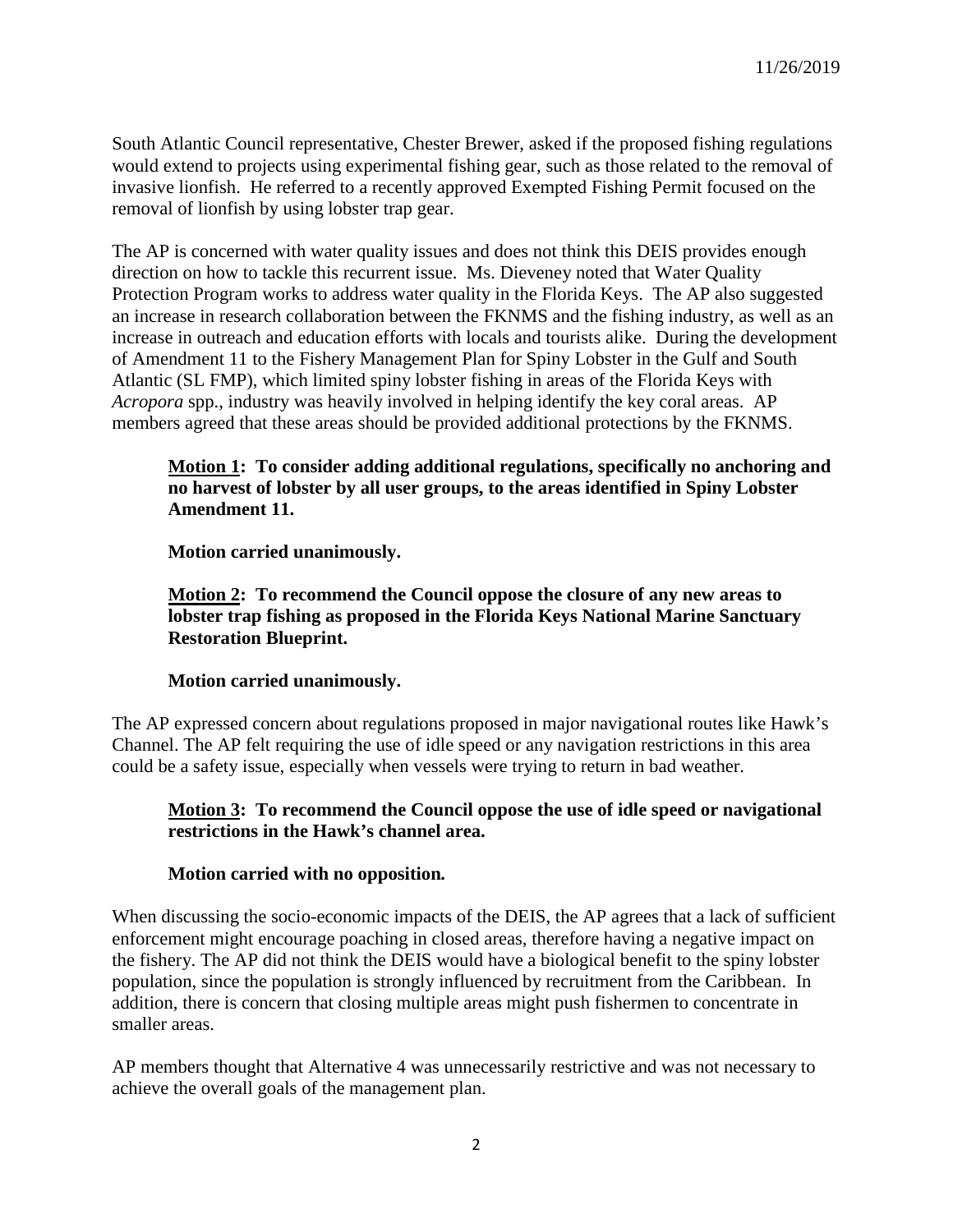## **Motion 4: To recommend removal of Alternative 4 from the FKNMS proposed actions.**

## **Motion carried with no opposition.**

#### *Other Business*

### State of the Spiny Lobster Fishery

The AP discussed some of their worries regarding the state of the spiny lobster fishery. The AP mention ed seeing a higher number of sub-legal lobsters after Hurricane Irma and after red tide events, which led to a reduction in landings. The AP also reported an increase in biofouling on trap lines, which they think might be related to changes in water quality.

#### Law Enforcement

There was law enforcement representation from the Florida Wildlife Conservation Commission (FWC) present at the meeting (Captain David Dipre). When asked by AP members about the current law enforcement efforts, Captain Dipre noted that there were ten vacancies for FWC for control officers. It can be challenging to keep officers in the Florida Keys because of the cost of living. Captain Dipre recommended that fishermen in the Keys work with the Florida State Legislature to make it clear that additional funding and manpower is needed for law enforcement in the Florida Keys.

AP members expressed concern about carapace measurements versus tail measurements and whether it was possible for a lobster to be legal based on carapace length but have a sub-legal tail measurement. John Hunt, Program Administrator for FWC's Fish and Wildlife Research Institute (FWRI), stated that research shows that a 5.5-inch tail tends to come from a larger (greater than 3-inch carapace) lobster. Additionally, Captain Dipre noted that officers use their discretion when enforcing regulations (for example, one sub-legal lobster with 250 legal lobsters is not likely to result in a ticket).

AP members expressed concern about regulations related to the number of immigrant workers that can be onboard a vessel working as crew. It can be challenging to find crew and AP members would like to find solutions that would allow immigrants to continue to work on spiny lobster vessels, such as **a** training program.

#### Recreational Lobster Tagging Program

AP members recommended that a recreational tagging program be created. AP Members felt a tagging program would improve law enforcement, especially during the recreational spiny lobster mini season. Jessica McCawley (South Atlantic Council chair and Director of FWC's Division of Marine Fisheries) explained the FWC staff has discussed a tagging program, however in the past the Commission has chosen not to approve a program. A main concern of the Commission is that if additional funding is necessary to implement the tagging program it must be approved by the Florida State Legislature.